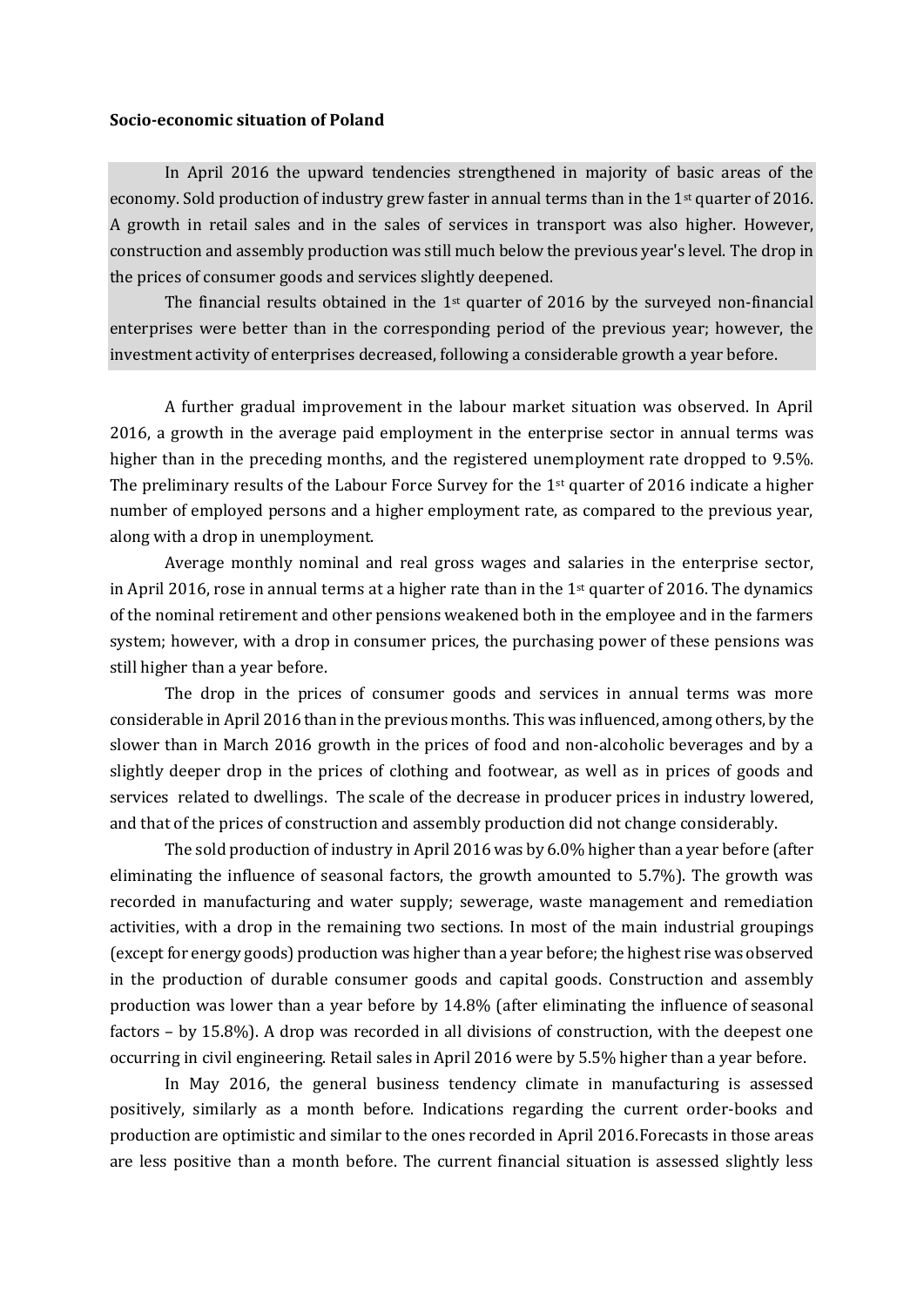negatively, with a slight worsening of the positive forecasts. In construction, the general business tendency climate is perceived less pessimistically than a month before. The negative assessments of the current order-books and construction and assembly production improved, and the forecasts in those areas are similar to the ones reported in April 2016. Assessments regarding the current financial situation are also less unfavourable, and expectations in this area are slightly more optimistic than a month before. The general business tendency climate in May 2016 is assessed favourably by retail trade entities, similarly to April 2016. The optimistic diagnoses and forecasts regarding sales maintained. The negative assessments of the financial situation of those enterprises are improving, with the positive expectations in this area, similar to the ones formulated in the previous month.

In the 1st quarter of 2016, the non-financial enterprises surveyed obtained higher net and gross financial results than a year before, and the basic economic and financial relations improved. The share of enterprises showing net profit in the total number of enterprises was slightly higher than in the  $1<sup>st</sup>$  quarter of 2015, but the share of their revenues in total revenues from the whole activity of all entities surveyed decreased. The economic and financial indicators of exporters slightly improved and reached more favourable levels than for all enterprises in total. Investment outlays of the enterprises surveyed were by 8.6% lower than a year before (in constant prices), whereas their growth of 14.6% was recorded in the 1st quarter of 2015.

On the agricultural market in April 2016 the prices of most basic animal products and the procurement prices of wheat were lower than a year before. A growth was recorded, among others, in the prices of potatoes and cereals. The profitability of pigs breeding decreased. The preliminary results of the survey conducted at the end of March 2016 indicate the deepening of the drop in the livestock of pigs in annual terms, which was influenced by limiting the number of animals in all categories.

In the 1st quarter of 2016, in foreign trade turnover (calculated in PLN) a slightly higher growth in annual terms was observed in exports than in imports. The exchange closed with a positive balance, higher than a year before. Turnover increased, among others, with developed countries (including EU countries). For the first time in two years, exports to the Central and Eastern European countries increased, in particular to Ukraine and Belarus. In the period of January-February 2016 the price relations in foreign trade reached favourable levels.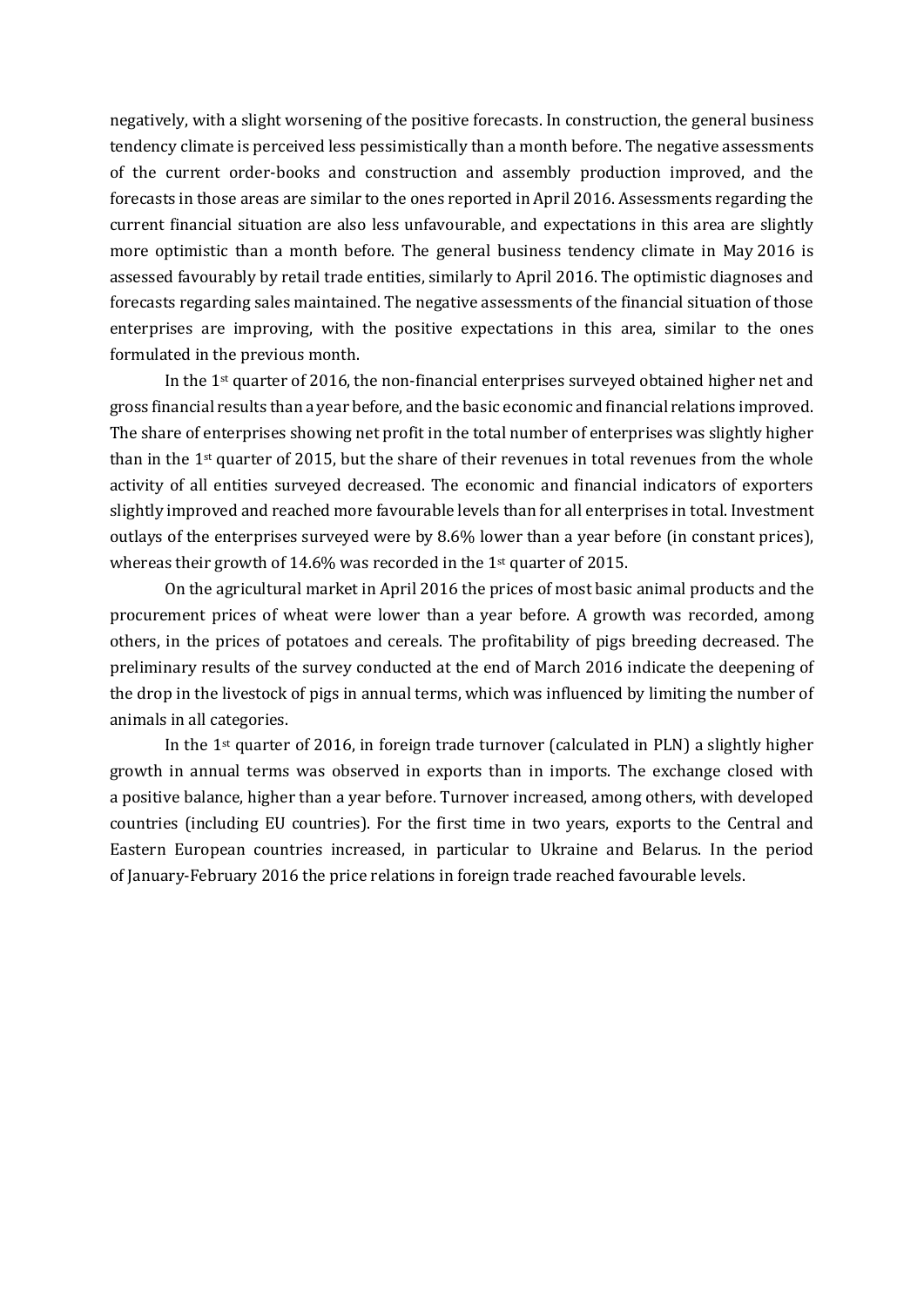| Specification<br>$a - 2015$                                                              |                  | $\mathbf I$ | H       | III     | IV      | V       | VI      | VII     | <b>VIII</b> | IX      | X       | XI      | XII     |
|------------------------------------------------------------------------------------------|------------------|-------------|---------|---------|---------|---------|---------|---------|-------------|---------|---------|---------|---------|
| $h - 2016$                                                                               |                  |             |         |         |         |         |         |         |             |         |         |         |         |
| Paid employment in the enterprise sector $1$ in thous. persons                           | a                | 5573        | 5573    | 5576    | 5575    | 5577    | 5578    | 5583    | 5588        | 5593    | 5608    | 5617    | 5626    |
|                                                                                          | $\mathbf b$      | 5703        | 5711    | 5727    | 5730    |         |         |         |             |         |         |         |         |
| Registered unemployed persons (end of period) in thous. persons                          | a                | 1919        | 1919    | 1861    | 1782    | 1702    | 1622    | 1586    | 1564        | 1539    | 1517    | 1531    | 1563    |
|                                                                                          | $\mathbf b$      | 1648        | 1653    | 1601    | 1522    |         |         |         |             |         |         |         |         |
| Unemployment rate (end of period) in %                                                   | a                | 11,9        | 11,9    | 11,5    | 11,1    | 10,7    | 10,2    | 10,0    | 9,9         | 9,7     | 9,6     | 9,6     | 9,8     |
| Average monthly nominal gross wage and salary in the<br>enterprise sector <sup>1</sup> : | $\mathbf b$      | 10,3        | 10,3    | 10,0    | 9,5     |         |         |         |             |         |         |         |         |
| in zloty                                                                                 | a                | 3942,78     | 3981,75 | 4214,14 | 4123,26 | 4002,16 | 4039,70 | 4095,26 | 4024,95     | 4059,19 | 4110,77 | 4164,01 | 4515,28 |
|                                                                                          | b                | 4101,36     | 4137,55 | 4351,45 | 4313,57 |         |         |         |             |         |         |         |         |
| previous month=100                                                                       | a                | 90,0        | 101,0   | 105,8   | 97,8    | 97,1    | 100,9   | 101,4   | 98,3        | 100,9   | 101,3   | 101,3   | 108,4   |
|                                                                                          | b                | 90,8        | 100,9   | 105,2   | 99,1    |         |         |         |             |         |         |         |         |
| corresponding month of previous year=100                                                 | a                | 103,6       | 103,2   | 104,9   | 103,7   | 103,2   | 102,5   | 103,3   | 103,4       | 104,1   | 103,3   | 104,0   | 103,1   |
|                                                                                          | b                | 104,0       | 103,9   | 103,3   | 104,6   |         |         |         |             |         |         |         |         |
| sector <sup><math>1</math></sup> — corresponding month of previous year=100              | a                | 105,2       | 105,0   | 106,6   | 104,9   | 104,1   | 103,4   | 104,1   | 104,1       | 105,2   | 104,2   | 104,7   | 103,8   |
|                                                                                          | <sub>b</sub>     | 104,9       | 104,8   | 104,3   | 105,9   |         |         |         |             |         |         |         |         |
| Average monthly real gross retirement pay and pension:                                   |                  |             |         |         |         |         |         |         |             |         |         |         |         |
| from non-agricultural social security system                                             |                  |             |         |         |         |         |         |         |             |         |         |         |         |
| corresponding month of previous year=100                                                 | a                | 104,5       | 104,6   | 104,8   | 103,3   | 103,1   | 102,8   | 103,1   | 103,4       | 103,3   | 103,3   | 103,4   | 103,4   |
|                                                                                          | b                | 103,8       | 103,7   | 102,3   | 102,4   |         |         |         |             |         |         |         |         |
| of farmers                                                                               |                  |             |         |         |         |         |         |         |             |         |         |         |         |
| corresponding month of previous year=100                                                 | a                | 102,9       | 103,2   | 104,9   | 104,4   | 105,5   | 104,4   | 103,6   | 103,1       | 103,3   | 103,0   | 102,8   | 102,7   |
|                                                                                          | $\mathbf b$      | 103,0       | 103,0   | 100,5   | 100,3   |         |         |         |             |         |         |         |         |
| Price indices of consumer goods and services:                                            |                  |             |         |         |         |         |         |         |             |         |         |         |         |
| previous month=100                                                                       | a                | 99,8        | 99,9    | 100,2   | 100,4   | 100,0   | 100,0   | 99,9    | 99,6        | 99,7    | 100,1   | 99,9    | 99,8    |
|                                                                                          | b                | 99,5        | 99,9    | 100,1   | 100,3   |         |         |         |             |         |         |         |         |
| corresponding month of previous year=100                                                 | a                | 98,6        | 98,4    | 98,5    | 98,9    | 99,1    | 99,2    | 99,3    | 99,4        | 99,2    | 99,3    | 99,4    | 99,5    |
|                                                                                          | h                | 99,1        | 99,2    | 99,1    | 98,9    |         |         |         |             |         |         |         |         |
| December of previous year=100                                                            | a                | 99,8        | 99,6    | 99,8    | 100,3   | 100,3   | 100,3   | 100,2   | 99,9        | 99,6    | 99,7    | 99,6    | 99,5    |
|                                                                                          | b                | 99,5        | 99,4    | 99,5    | 99,8    |         |         |         |             |         |         |         |         |
| Price indices of sold production of industry:<br>previous month=100                      |                  | 99,9        | 99,9    | 100,1   | 99,6    | 100,4   | 100,6   | 99,6    | 99,3        | 99,9    | 100,1   | 100,0   | 99,8    |
|                                                                                          | a<br>$\mathbf b$ | 99,5        | 99,6    | 99,7    | 100,3   |         |         |         |             |         |         |         |         |
| corresponding month of previous year=100                                                 | a                | 97,2        | 97,2    | 97,5    | 97,3    | 97,9    | 98,6    | 98,2    | 97,3        | 97,2    | 97,7    | 98,2    | 99,2    |
|                                                                                          | $\mathbf b$      | 98,8        | 98,5    | 98,1    | 98,8    |         |         |         |             |         |         |         |         |
| Price indices of construction and assembly production:                                   |                  |             |         |         |         |         |         |         |             |         |         |         |         |
| previous month=100                                                                       | $\rm{a}$         | 99,9        | 99,9    | 100,0   | 100,0   | 99,9    | 100,0   | 99,9    | 99,9        | 99,9    | 99,9    | 99,9    | 99,9    |
|                                                                                          | h                | 99,9        | 99,9    | 99,9    | 100,0   |         |         |         |             |         |         |         |         |
| corresponding month of previous year=100                                                 | a                | 99,5        | 99,6    | 99,7    | 99,7    | 99,7    | 99,6    | 99,6    | 99,4        | 99,4    | 99,3    | 99,3    | 99,1    |
| $\sim$ $\sim$ $\sim$ $\sim$ $\sim$                                                       | b                | 99,3        | 99,3    | 99,2    | 99,2    |         |         |         |             |         |         |         |         |

## **SELECTED INDICATORS REGARDING THE ECONOMIC SITUATION OF THE COUNTRY**

1 Data concern economic entities employing more than 9 persons.